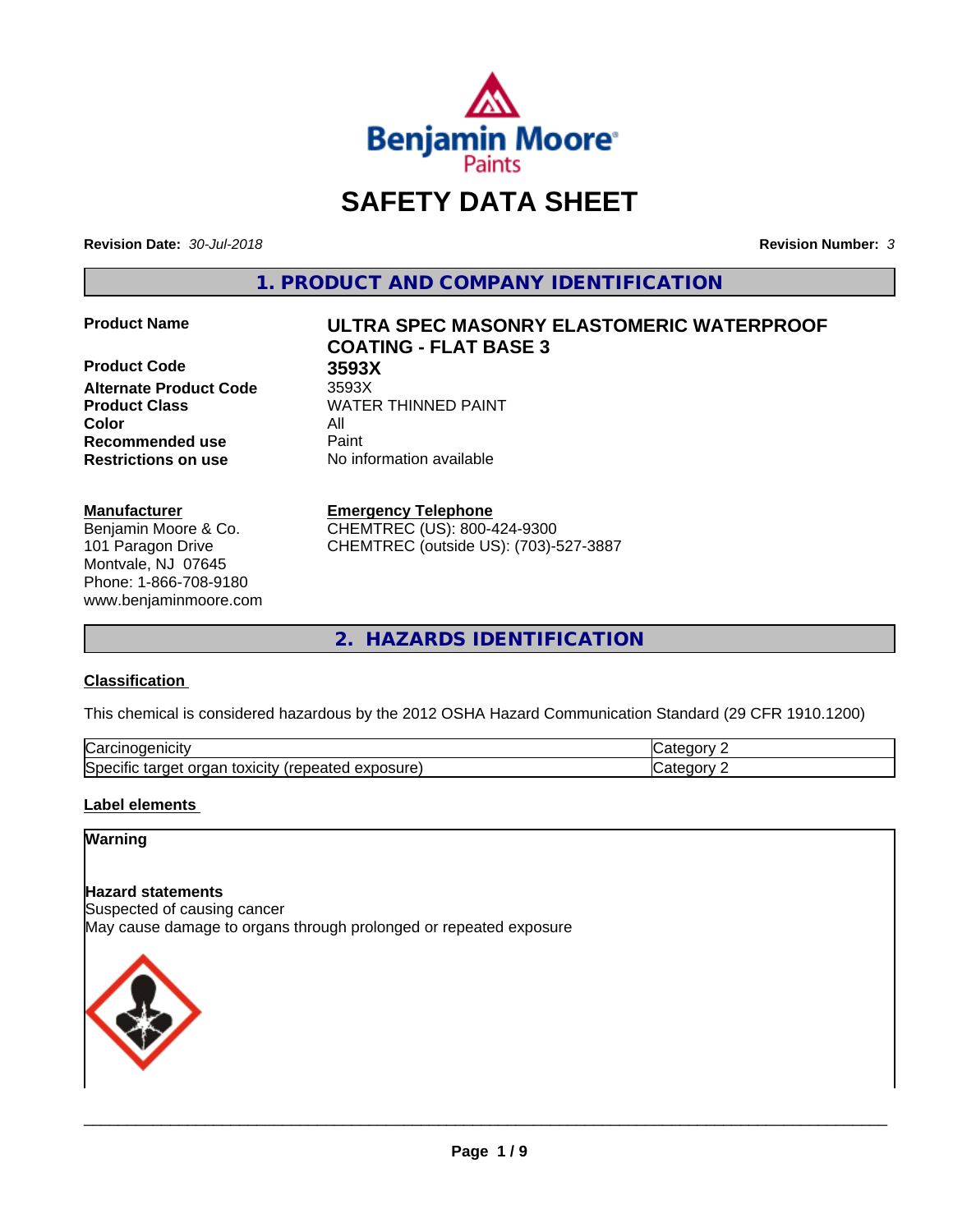**Appearance** liquid **Odor 11** Odor little or no odor

#### **Precautionary Statements - Prevention**

Obtain special instructions before use Do not handle until all safety precautions have been read and understood Use personal protective equipment as required Do not breathe dust/fume/gas/mist/vapors/spray

#### **Precautionary Statements - Response**

IF exposed or concerned: Get medical advice/attention

#### **Precautionary Statements - Storage**

Store locked up

#### **Precautionary Statements - Disposal**

Dispose of contents/container to an approved waste disposal plant

### **Hazards not otherwise classified (HNOC)**

Not applicable

# **Other information**

No information available

# **3. COMPOSITION INFORMATION ON COMPONENTS**

\_\_\_\_\_\_\_\_\_\_\_\_\_\_\_\_\_\_\_\_\_\_\_\_\_\_\_\_\_\_\_\_\_\_\_\_\_\_\_\_\_\_\_\_\_\_\_\_\_\_\_\_\_\_\_\_\_\_\_\_\_\_\_\_\_\_\_\_\_\_\_\_\_\_\_\_\_\_\_\_\_\_\_\_\_\_\_\_\_\_\_\_\_

| <b>Chemical name</b> | <b>CAS No.</b> | Weight-% |
|----------------------|----------------|----------|
| Titanium dioxide     | 13463-67-7     |          |
| Ethylene glycol      | $107 - 21 - 1$ |          |
| Silica, mica         | 12001-26-2     |          |
| Zinc oxide           | 1314-13-2      |          |
| Diphenyl ketone      | 119-61-9       | U.5      |

|                                                  | 4. FIRST AID MEASURES                                                                                                                                                                                                        |
|--------------------------------------------------|------------------------------------------------------------------------------------------------------------------------------------------------------------------------------------------------------------------------------|
| <b>General Advice</b>                            | For further assistance, contact your local Poison Control Center.                                                                                                                                                            |
| <b>Eye Contact</b>                               | Rinse thoroughly with plenty of water for at least 15 minutes and consult a<br>physician.                                                                                                                                    |
| <b>Skin Contact</b>                              | Wash off immediately with soap and plenty of water while removing all<br>contaminated clothes and shoes.                                                                                                                     |
| <b>Inhalation</b>                                | Move to fresh air. If symptoms persist, call a physician.                                                                                                                                                                    |
| Ingestion                                        | Clean mouth with water and afterwards drink plenty of water. Call a POISON<br>CENTER or doctor/physician if exposed or you feel unwell. If large quantities of<br>this material are swallowed, call a physician immediately. |
| <b>Most Important</b><br><b>Symptoms/Effects</b> | None known.                                                                                                                                                                                                                  |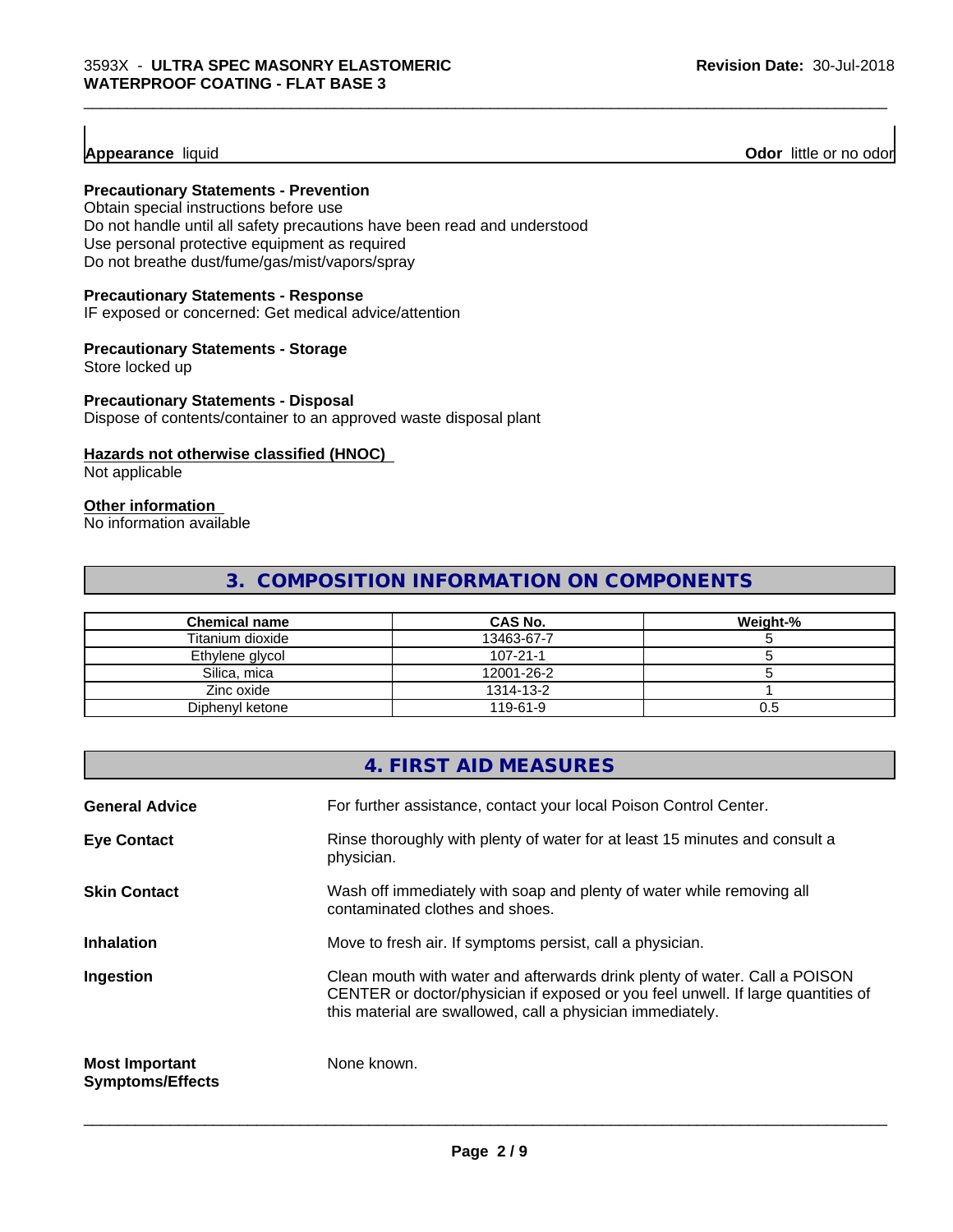**Notes To Physician** Treat symptomatically.

| 5. FIRE-FIGHTING MEASURES                                                        |                                                                                                                                              |  |
|----------------------------------------------------------------------------------|----------------------------------------------------------------------------------------------------------------------------------------------|--|
| <b>Suitable Extinguishing Media</b>                                              | Use extinguishing measures that are appropriate to local<br>circumstances and the surrounding environment.                                   |  |
| <b>Protective Equipment And Precautions For</b><br><b>Firefighters</b>           | As in any fire, wear self-contained breathing apparatus<br>pressure-demand, MSHA/NIOSH (approved or equivalent)<br>and full protective gear. |  |
| <b>Specific Hazards Arising From The Chemical</b>                                | Closed containers may rupture if exposed to fire or<br>extreme heat.                                                                         |  |
| <b>Sensitivity To Mechanical Impact</b>                                          | No                                                                                                                                           |  |
| <b>Sensitivity To Static Discharge</b>                                           | No                                                                                                                                           |  |
| <b>Flash Point Data</b><br>Flash Point (°F)<br>Flash Point (°C)<br><b>Method</b> | Not applicable<br>Not applicable<br>Not applicable                                                                                           |  |
| <b>Flammability Limits In Air</b>                                                |                                                                                                                                              |  |
| Lower flammability limit:<br><b>Upper flammability limit:</b>                    | Not applicable<br>Not applicable                                                                                                             |  |
| Health: 1<br>Flammability: 0<br><b>NFPA</b>                                      | Instability: 0<br><b>Special: Not Applicable</b>                                                                                             |  |
| <b>NFPA Legend</b><br>0 - Not Hazardous<br>1 - Slightly<br>$\Omega$ Madeinia     |                                                                                                                                              |  |

\_\_\_\_\_\_\_\_\_\_\_\_\_\_\_\_\_\_\_\_\_\_\_\_\_\_\_\_\_\_\_\_\_\_\_\_\_\_\_\_\_\_\_\_\_\_\_\_\_\_\_\_\_\_\_\_\_\_\_\_\_\_\_\_\_\_\_\_\_\_\_\_\_\_\_\_\_\_\_\_\_\_\_\_\_\_\_\_\_\_\_\_\_

- 2 Moderate
- 3 High
- 4 Severe

*The ratings assigned are only suggested ratings, the contractor/employer has ultimate responsibilities for NFPA ratings where this system is used.*

*Additional information regarding the NFPA rating system is available from the National Fire Protection Agency (NFPA) at www.nfpa.org.*

# **6. ACCIDENTAL RELEASE MEASURES**

| <b>Personal Precautions</b>      | Avoid contact with skin, eyes and clothing. Ensure adequate ventilation.                             |
|----------------------------------|------------------------------------------------------------------------------------------------------|
| <b>Other Information</b>         | Prevent further leakage or spillage if safe to do so.                                                |
| <b>Environmental precautions</b> | See Section 12 for additional Ecological Information.                                                |
| <b>Methods for Cleaning Up</b>   | Soak up with inert absorbent material. Sweep up and shovel into suitable<br>containers for disposal. |

# **7. HANDLING AND STORAGE**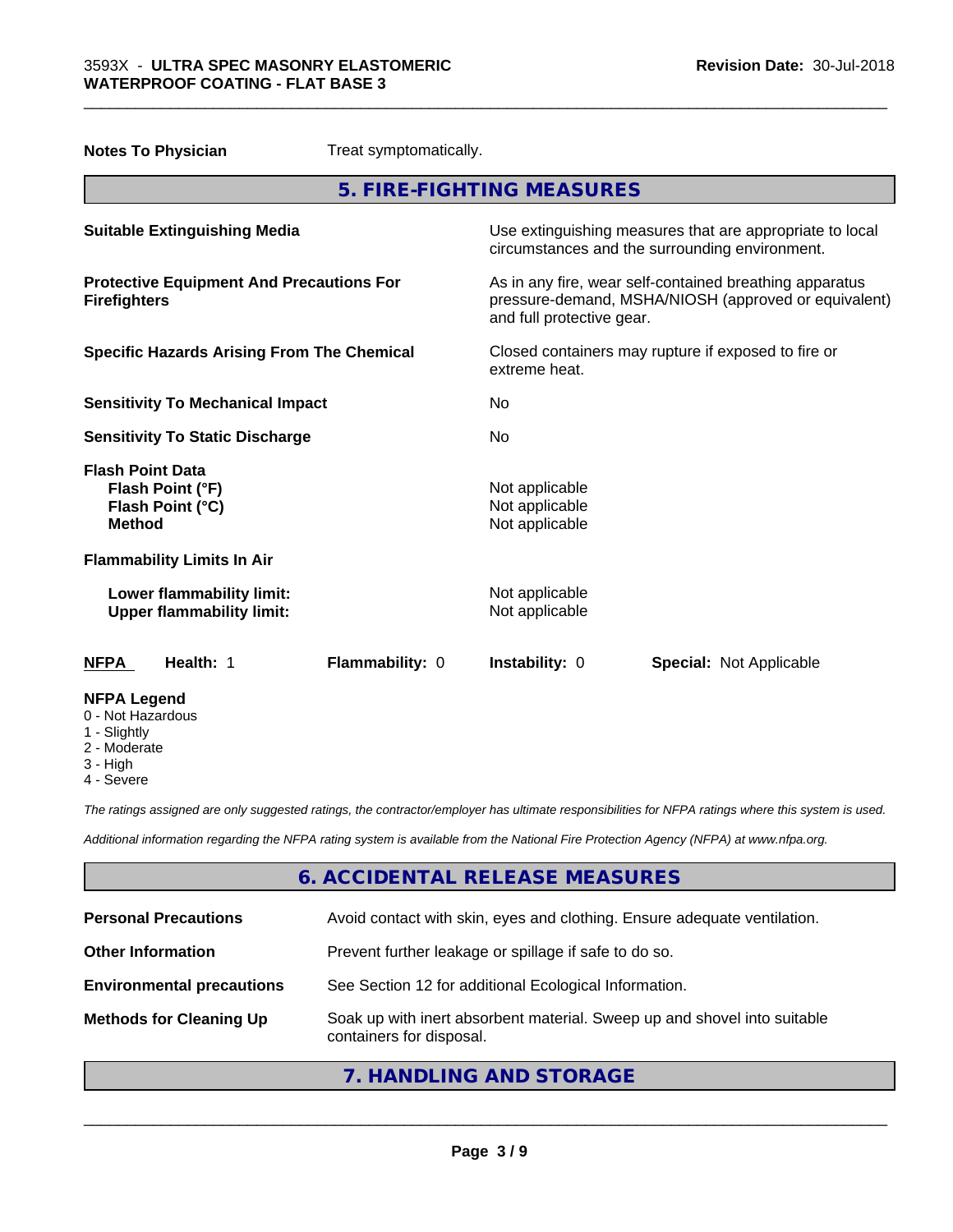| Avoid contact with skin, eyes and clothing. Avoid breathing vapors, spray mists or<br>sanding dust. In case of insufficient ventilation, wear suitable respiratory<br>equipment. |
|----------------------------------------------------------------------------------------------------------------------------------------------------------------------------------|
| Keep container tightly closed. Keep out of the reach of children.                                                                                                                |
| No information available                                                                                                                                                         |
|                                                                                                                                                                                  |

\_\_\_\_\_\_\_\_\_\_\_\_\_\_\_\_\_\_\_\_\_\_\_\_\_\_\_\_\_\_\_\_\_\_\_\_\_\_\_\_\_\_\_\_\_\_\_\_\_\_\_\_\_\_\_\_\_\_\_\_\_\_\_\_\_\_\_\_\_\_\_\_\_\_\_\_\_\_\_\_\_\_\_\_\_\_\_\_\_\_\_\_\_

# **8. EXPOSURE CONTROLS/PERSONAL PROTECTION**

#### **Exposure Limits**

| <b>Chemical name</b> | <b>ACGIH TLV</b>         | <b>OSHA PEL</b>            |
|----------------------|--------------------------|----------------------------|
| Titanium dioxide     | 10 mg/m $3$ - TWA        | 15 mg/m $3$ - TWA          |
| Ethylene glycol      | 100 mg/m $3$ - Ceiling   | N/E                        |
| Silica, mica         | $3 \text{ mg/m}^3$ - TWA | 20 mppcf - TWA             |
| Zinc oxide           | $2 \text{ mg/m}^3$ - TWA | $5 \text{ mg/m}^3$ - TWA   |
|                      | 10 mg/m $3$ - STEL       | 15 mg/m <sup>3</sup> - TWA |

#### **Legend**

ACGIH - American Conference of Governmental Industrial Hygienists Exposure Limits OSHA - Occupational Safety & Health Administration Exposure Limits N/E - Not Established

| <b>Engineering Measures</b>          | Ensure adequate ventilation, especially in confined areas.                                                                          |  |
|--------------------------------------|-------------------------------------------------------------------------------------------------------------------------------------|--|
| <b>Personal Protective Equipment</b> |                                                                                                                                     |  |
| <b>Eye/Face Protection</b>           | Safety glasses with side-shields.                                                                                                   |  |
| <b>Skin Protection</b>               | Protective gloves and impervious clothing.                                                                                          |  |
| <b>Respiratory Protection</b>        | In case of insufficient ventilation wear suitable respiratory equipment.                                                            |  |
| <b>Hygiene Measures</b>              | Avoid contact with skin, eyes and clothing. Remove and wash contaminated<br>clothing before re-use. Wash thoroughly after handling. |  |

**9. PHYSICAL AND CHEMICAL PROPERTIES**

| Appearance                  | liquid                   |
|-----------------------------|--------------------------|
| Odor                        | little or no odor        |
| <b>Odor Threshold</b>       | No information available |
| Density (Ibs/gal)           | $10.2 - 10.6$            |
| <b>Specific Gravity</b>     | $1.22 - 1.27$            |
| рH                          | No information available |
| <b>Viscosity (cps)</b>      | No information available |
| Solubility(ies)             | No information available |
| <b>Water solubility</b>     | No information available |
| <b>Evaporation Rate</b>     | No information available |
| Vapor pressure @20 °C (kPa) | No information available |
| Vapor density               | No information available |
| Wt. % Solids                | $45 - 55$                |
| Vol. % Solids               | $35 - 45$                |
| Wt. % Volatiles             | $45 - 55$                |
| Vol. % Volatiles            | $55 - 65$                |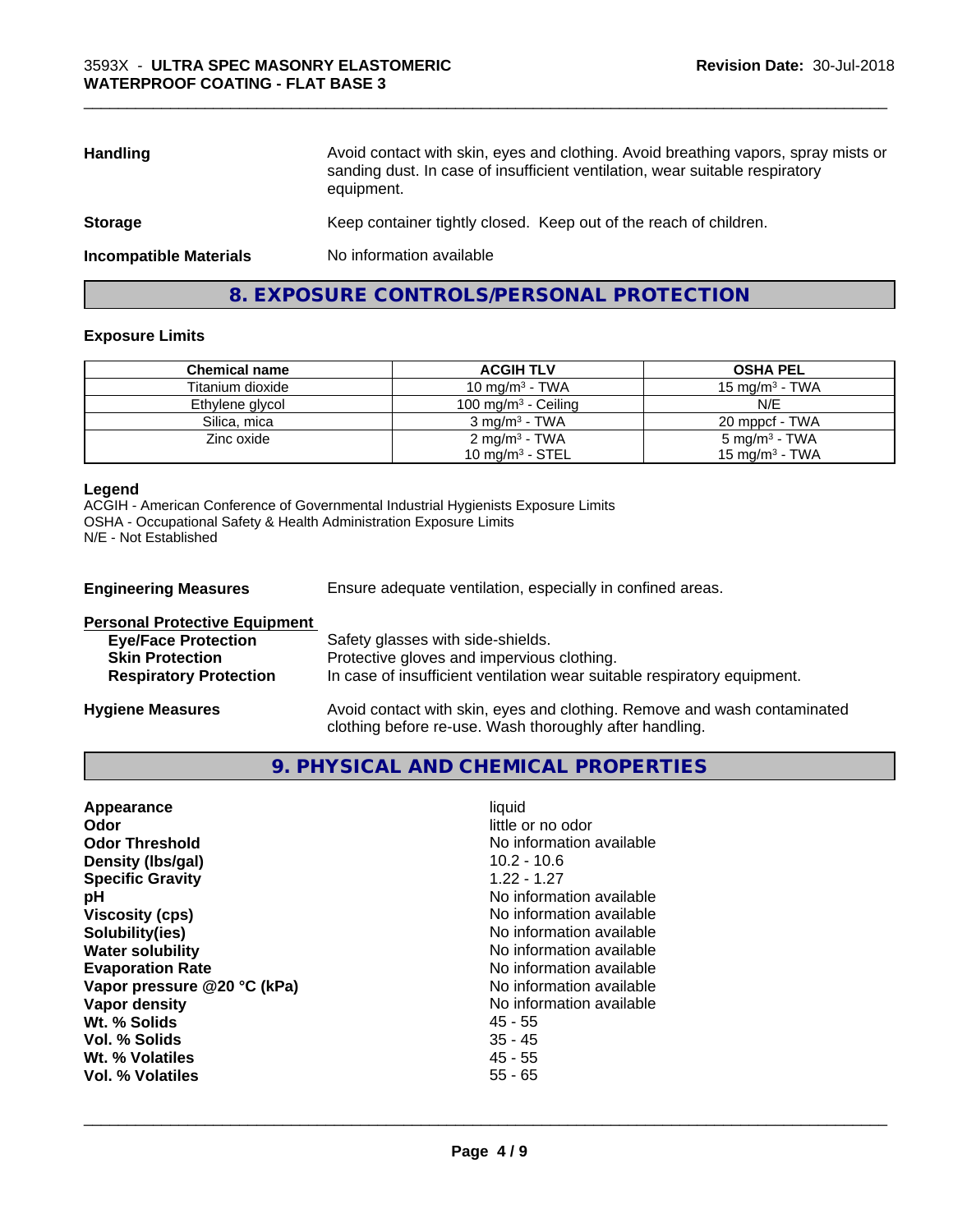| VOC Regulatory Limit (g/L)           | < 100                    |
|--------------------------------------|--------------------------|
| <b>Boiling Point (°F)</b>            | 212                      |
| <b>Boiling Point (°C)</b>            | 100                      |
| <b>Freezing Point (°F)</b>           | 32                       |
| <b>Freezing Point (°C)</b>           | 0                        |
| Flash Point (°F)                     | Not applicable           |
| Flash Point (°C)                     | Not applicable           |
| <b>Method</b>                        | Not applicable           |
| <b>Flammability (solid, gas)</b>     | Not applicable           |
| <b>Upper flammability limit:</b>     | Not applicable           |
| Lower flammability limit:            | Not applicable           |
| <b>Autoignition Temperature (°F)</b> | No information available |
| <b>Autoignition Temperature (°C)</b> | No information available |
| Decomposition Temperature (°F)       | No information available |
| Decomposition Temperature (°C)       | No information available |
| <b>Partition coefficient</b>         | No information available |
|                                      |                          |

# **10. STABILITY AND REACTIVITY**

\_\_\_\_\_\_\_\_\_\_\_\_\_\_\_\_\_\_\_\_\_\_\_\_\_\_\_\_\_\_\_\_\_\_\_\_\_\_\_\_\_\_\_\_\_\_\_\_\_\_\_\_\_\_\_\_\_\_\_\_\_\_\_\_\_\_\_\_\_\_\_\_\_\_\_\_\_\_\_\_\_\_\_\_\_\_\_\_\_\_\_\_\_

| <b>Reactivity</b>                       | Not Applicable                           |
|-----------------------------------------|------------------------------------------|
| <b>Chemical Stability</b>               | Stable under normal conditions.          |
| <b>Conditions to avoid</b>              | Prevent from freezing.                   |
| <b>Incompatible Materials</b>           | No materials to be especially mentioned. |
| <b>Hazardous Decomposition Products</b> | None under normal use.                   |
| Possibility of hazardous reactions      | None under normal conditions of use.     |

# **11. TOXICOLOGICAL INFORMATION**

|                                          | TT. TUAIUULUGIUAL INFURIVIATIUIV                                                                                |  |
|------------------------------------------|-----------------------------------------------------------------------------------------------------------------|--|
| <b>Product Information</b>               |                                                                                                                 |  |
| Information on likely routes of exposure |                                                                                                                 |  |
|                                          | <b>Principal Routes of Exposure</b> Eye contact, skin contact and inhalation.                                   |  |
| <b>Acute Toxicity</b>                    |                                                                                                                 |  |
| <b>Product Information</b>               | No information available                                                                                        |  |
|                                          | Symptoms related to the physical, chemical and toxicological characteristics                                    |  |
| <b>Symptoms</b>                          | No information available                                                                                        |  |
|                                          | Delayed and immediate effects as well as chronic effects from short and long-term exposure                      |  |
| Eye contact                              | May cause slight irritation.                                                                                    |  |
| <b>Skin contact</b>                      | Substance may cause slight skin irritation. Prolonged or repeated contact may dry<br>skin and cause irritation. |  |
| <b>Inhalation</b>                        | May cause irritation of respiratory tract.                                                                      |  |
|                                          |                                                                                                                 |  |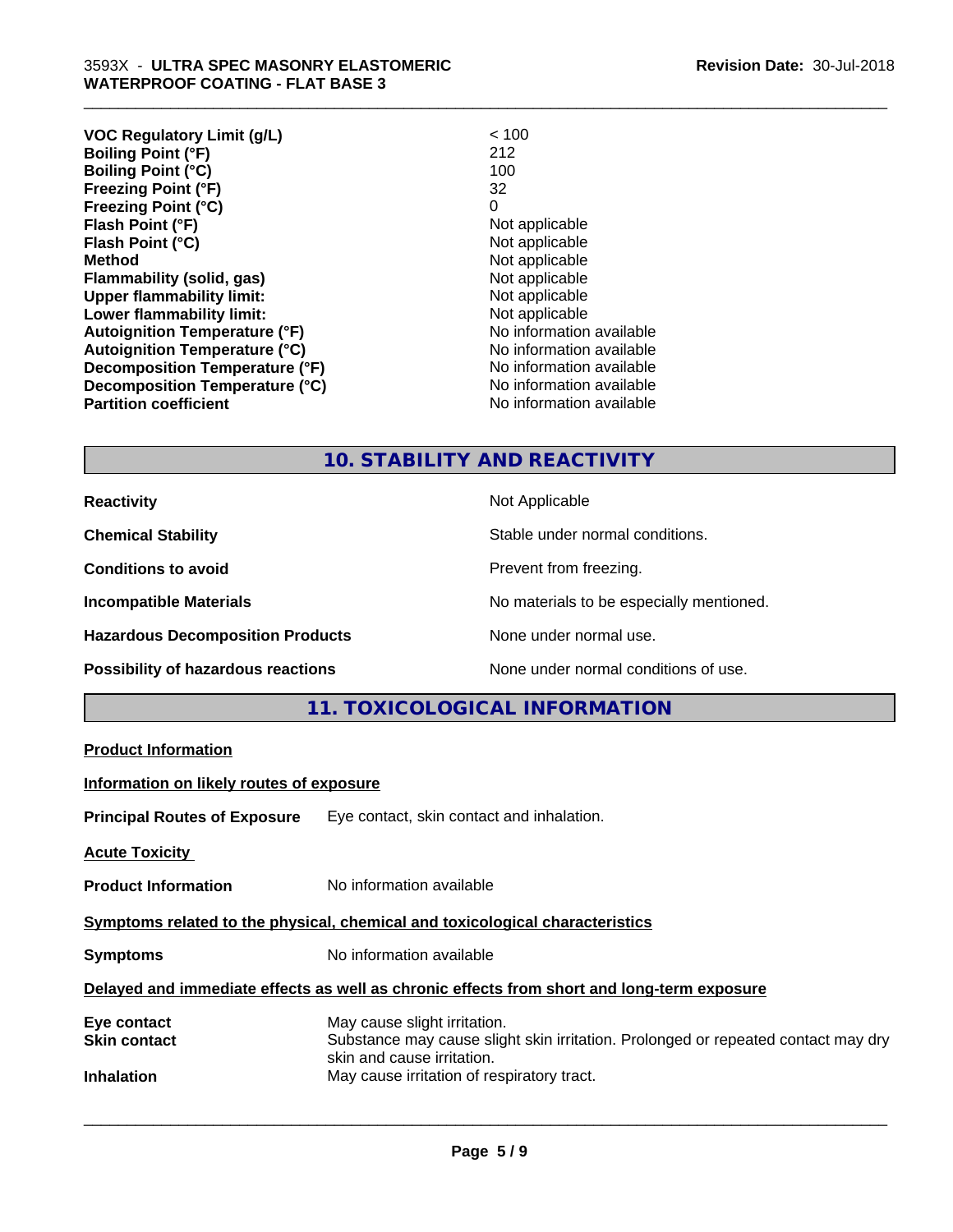| Ingestion                       | May be harmful if swallowed. Ingestion may cause gastrointestinal irritation, |
|---------------------------------|-------------------------------------------------------------------------------|
|                                 | nausea, vomiting and diarrhea. May cause adverse kidney effects.              |
| <b>Sensitization</b>            | No information available                                                      |
| <b>Neurological Effects</b>     | No information available.                                                     |
| <b>Mutagenic Effects</b>        | No information available.                                                     |
| <b>Reproductive Effects</b>     | No information available.                                                     |
| <b>Developmental Effects</b>    | No information available.                                                     |
| Target organ effects            | No information available.                                                     |
| <b>STOT - single exposure</b>   | No information available.                                                     |
| <b>STOT - repeated exposure</b> | No information available.                                                     |
| Other adverse effects           | No information available.                                                     |
| <b>Aspiration Hazard</b>        | No information available                                                      |

\_\_\_\_\_\_\_\_\_\_\_\_\_\_\_\_\_\_\_\_\_\_\_\_\_\_\_\_\_\_\_\_\_\_\_\_\_\_\_\_\_\_\_\_\_\_\_\_\_\_\_\_\_\_\_\_\_\_\_\_\_\_\_\_\_\_\_\_\_\_\_\_\_\_\_\_\_\_\_\_\_\_\_\_\_\_\_\_\_\_\_\_\_

#### **Numerical measures of toxicity**

#### **The following values are calculated based on chapter 3.1 of the GHS document**

**ATEmix (oral)** 23256 mg/kg

#### **Component Information**

Titanium dioxide LD50 Oral: > 10000 mg/kg (Rat) Ethylene glycol LD50 Oral: 4700 mg/kg (Rat) LD50 Dermal: 9530 µg/L (Rabbit) Silica, mica LD50 Oral: > 16000 mg/kg (Rat) Zinc oxide LD50 Oral: 5000 mg/kg (Rat) LC50 Inhalation (Dust):  $> 5700$  mg/m<sup>3</sup> (Rat, 4 hr.)

#### **Carcinogenicity**

*The information below indicateswhether each agency has listed any ingredient as a carcinogen:.*

| <b>Chemical name</b> | <b>IARC</b>         | <b>NTP</b> | <b>OSHA</b> |
|----------------------|---------------------|------------|-------------|
|                      | 2B - Possible Human |            | Listed      |
| Titanium dioxide     | Carcinoɑen          |            |             |
|                      | 2B - Possible Human |            | Listed      |
| Diphenyl ketone      | Carcinogen          |            |             |

• Although IARC has classified titanium dioxide as possibly carcinogenic to humans (2B), their summary concludes: "No significant exposure to titanium dioxide is thought to occur during the use of products in which titanium dioxide is bound to other materials, such as paint."

#### **Legend**

IARC - International Agency for Research on Cancer NTP - National Toxicity Program OSHA - Occupational Safety & Health Administration

**12. ECOLOGICAL INFORMATION**

### **Ecotoxicity Effects**

The environmental impact of this product has not been fully investigated.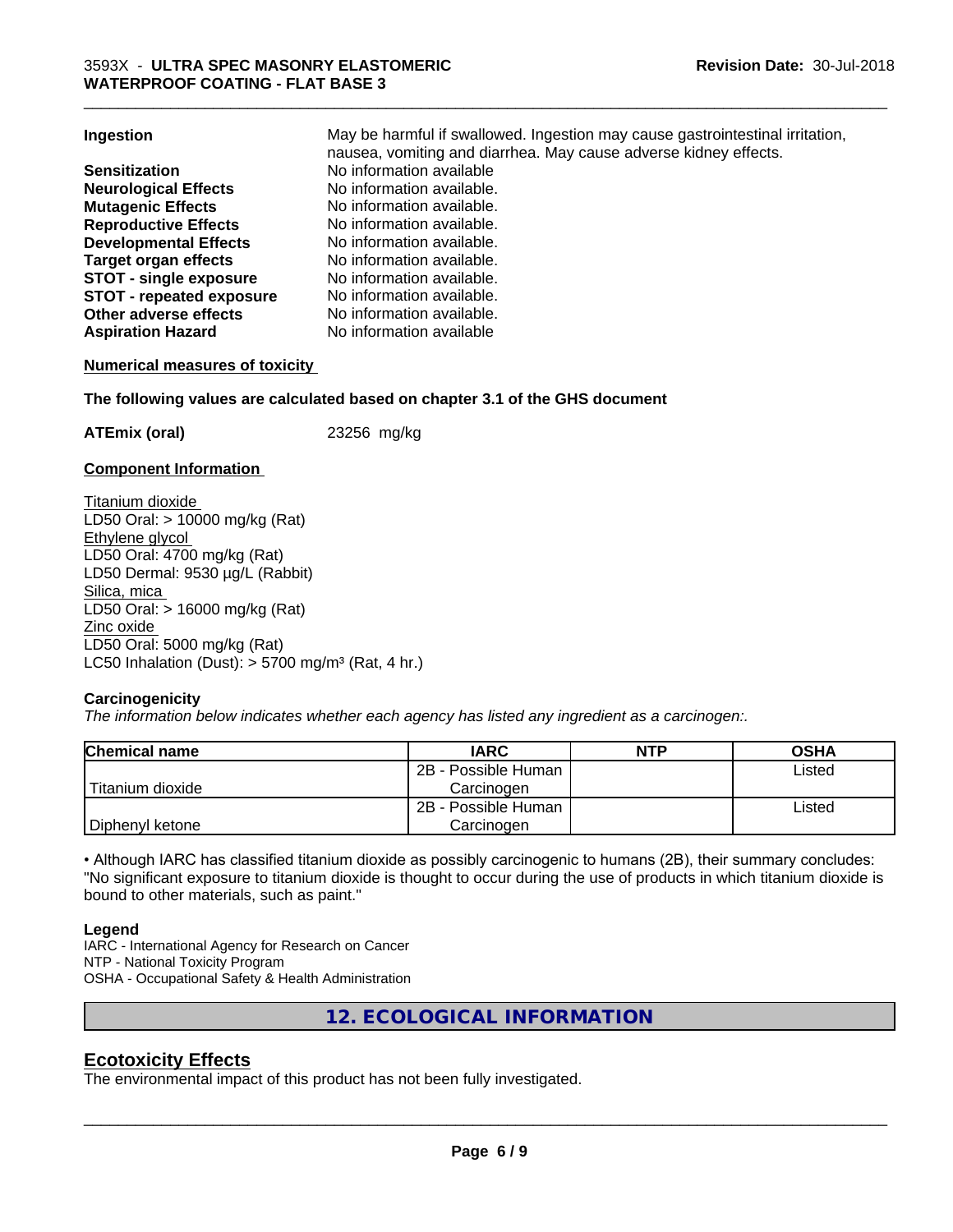\_\_\_\_\_\_\_\_\_\_\_\_\_\_\_\_\_\_\_\_\_\_\_\_\_\_\_\_\_\_\_\_\_\_\_\_\_\_\_\_\_\_\_\_\_\_\_\_\_\_\_\_\_\_\_\_\_\_\_\_\_\_\_\_\_\_\_\_\_\_\_\_\_\_\_\_\_\_\_\_\_\_\_\_\_\_\_\_\_\_\_\_\_

#### **Product Information**

#### **Acute Toxicity to Fish**

No information available

**Acute Toxicity to Aquatic Invertebrates**

No information available

**Acute Toxicity to Aquatic Plants** No information available

**Persistence / Degradability**

No information available.

**Bioaccumulation** There is no data for this product.

#### **Mobility in Environmental Media**

No information available.

#### **Ozone**

No information available

### **Component Information**

#### **Acute Toxicity to Fish**

Titanium dioxide  $LC50:$  > 1000 mg/L (Fathead Minnow - 96 hr.) Ethylene glycol LC50: 8050 mg/L (Fathead Minnow - 96 hr.)

#### **Acute Toxicity to Aquatic Invertebrates**

No information available

#### **Acute Toxicity to Aquatic Plants**

No information available

# **13. DISPOSAL CONSIDERATIONS Waste Disposal Method** Dispose of in accordance with federal, state, and local regulations. Local requirements may vary, consult your sanitation department or state-designated environmental protection agency for more disposal options. **14. TRANSPORT INFORMATION DOT** Not regulated **ICAO / IATA** Not regulated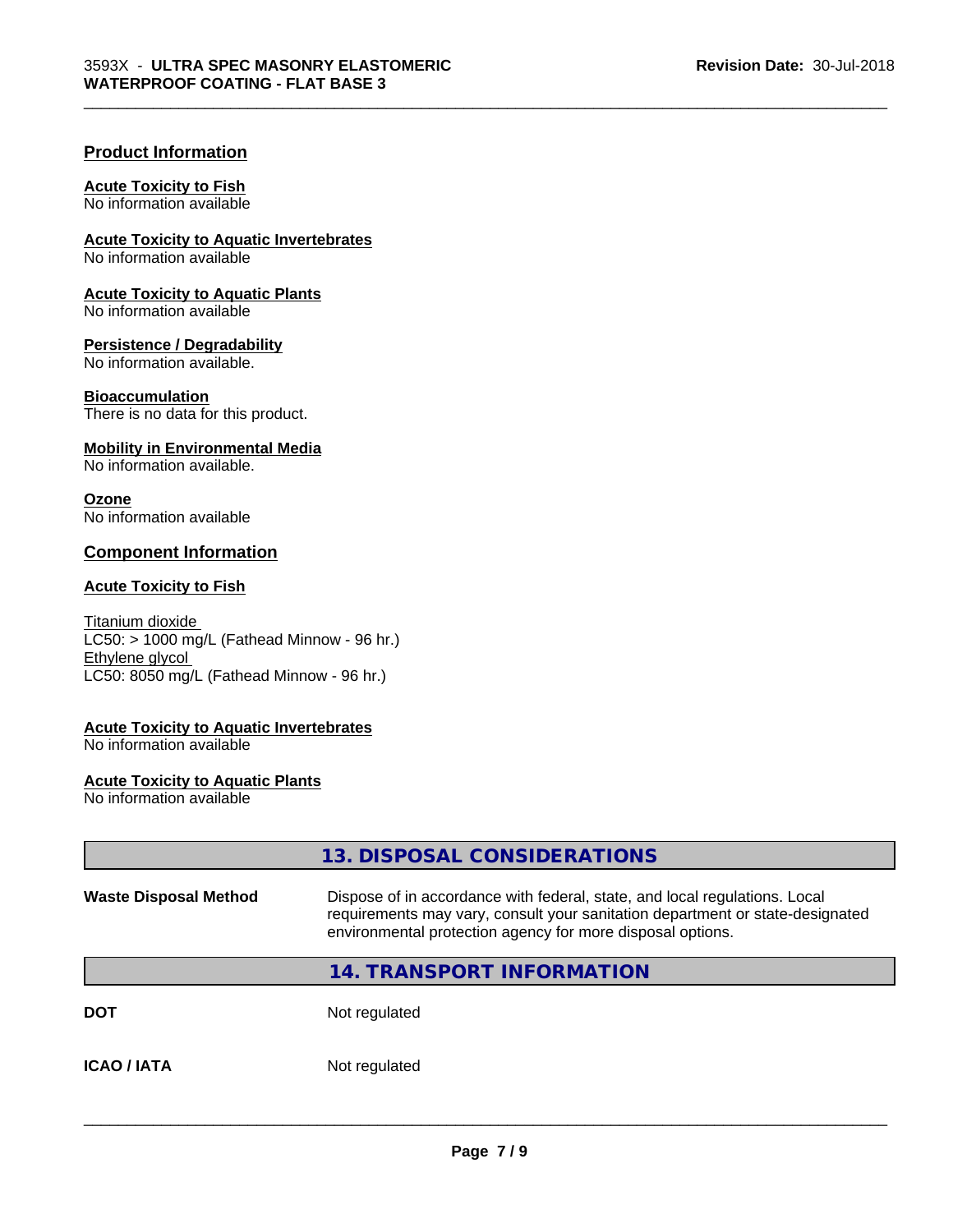**IMDG / IMO** Not regulated

**15. REGULATORY INFORMATION**

\_\_\_\_\_\_\_\_\_\_\_\_\_\_\_\_\_\_\_\_\_\_\_\_\_\_\_\_\_\_\_\_\_\_\_\_\_\_\_\_\_\_\_\_\_\_\_\_\_\_\_\_\_\_\_\_\_\_\_\_\_\_\_\_\_\_\_\_\_\_\_\_\_\_\_\_\_\_\_\_\_\_\_\_\_\_\_\_\_\_\_\_\_

### **International Inventories**

| <b>TSCA: United States</b> | Yes - All components are listed or exempt. |
|----------------------------|--------------------------------------------|
| <b>DSL: Canada</b>         | Yes - All components are listed or exempt. |

## **Federal Regulations**

#### **SARA 311/312 hazardous categorization**

| Acute health hazard               | No  |  |
|-----------------------------------|-----|--|
| Chronic Health Hazard             | Yes |  |
| Fire hazard                       | N٥  |  |
| Sudden release of pressure hazard | Nο  |  |
| Reactive Hazard                   | Nο  |  |

#### **SARA 313**

Section 313 of Title III of the Superfund Amendments and Reauthorization Act of 1986 (SARA). This product contains a chemical or chemicals which are subject to the reporting requirements of the Act and Title 40 of the Code of Federal Regulations, Part 372:

| <b>Chemical name</b> | CAS No.  | Weight-% | <b>CERCLA/SARA 313</b>     |
|----------------------|----------|----------|----------------------------|
|                      |          |          | (de minimis concentration) |
| Ethylene glycol      | 107-21-1 |          |                            |

## **Clean Air Act,Section 112 Hazardous Air Pollutants (HAPs) (see 40 CFR 61)**

This product contains the following HAPs:

| <b>Chemical name</b> | CAS No.        | Weight-% | <b>Hazardous Air Pollutant</b> |
|----------------------|----------------|----------|--------------------------------|
|                      |                |          | (HAP)                          |
| Ethylene glycol      | $107 - 21 - 1$ | -        | isted                          |

### **US State Regulations**

#### **California Proposition 65**

**AVIMARNING:** Cancer and Reproductive Harm– www.P65warnings.ca.gov

### **State Right-to-Know**

| <b>Chemical name</b> | <b>Massachusetts</b> | <b>New Jersey</b> | Pennsylvania |
|----------------------|----------------------|-------------------|--------------|
| Titanium dioxide     |                      |                   |              |
| Ethylene glycol      |                      |                   |              |
| Silica.<br>mica      |                      |                   |              |